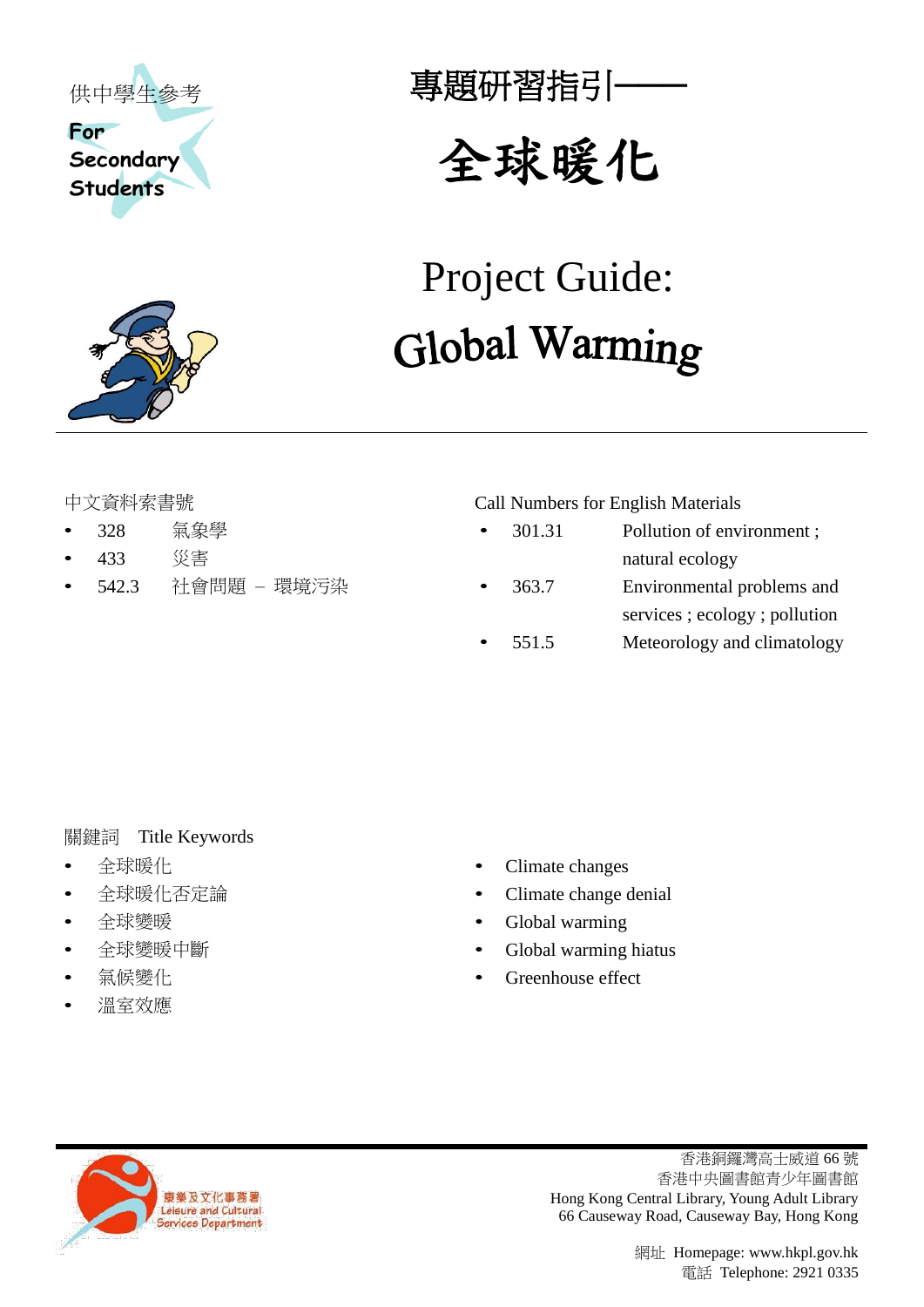### **1.** 書籍 **Books**

**2.** 電子書 **e-Books**

| 例子<br>Examples:                                                                                                                                                          |                               |                |
|--------------------------------------------------------------------------------------------------------------------------------------------------------------------------|-------------------------------|----------------|
| 名稱<br>Title                                                                                                                                                              | 索書號<br>Call No.               | 位置<br>Location |
| 人類危機之溫室效應<br>謝芾 主編<br>合肥: 安徽文藝出版社, 2012.                                                                                                                                 | 328.8<br>8924                 | YAL            |
| 地球還剩幾年?: 極端氣候下的關鍵時刻 = Water Earth<br>蘇言<br>台北市 : 大都會文化事業有限公司, 2017.                                                                                                      | 328.8<br>4400                 | <b>ALE</b>     |
| <b>BLOOMBERG</b> , Michael<br>Climate of hope : how cities, businesses, and citizens can save the<br>planet<br>New York: St. Martin's Press, 2017.                       | 363.73874<br><b>BLO</b>       | <b>ALE</b>     |
| Critical perspectives on climate change<br>New York, NY: Enslow Publishing, LLC, 2017.                                                                                   | 363.73874<br><b>CRI</b>       | YAL            |
| e-Books<br>電子書                                                                                                                                                           |                               |                |
| 例子 Examples:                                                                                                                                                             |                               |                |
| 能源與氣候的迷思:2兆元的政策失誤<br>陳立誠<br>臺北市 桃園縣龜山鄉 : 獨立作家出版 時報文化總經銷, 2015.                                                                                                           | HyRead<br>電子書                 |                |
| BENNETT, Jeffrey O.<br>Global Warming Primer: Answering Your Questions About The<br>Science, The Consequences, and The Solutions Boulder, CO : Big<br>Kid Science, 2016. | eBooks on<br><b>EBSCOhost</b> |                |
| GOODWIN, Dean.<br><b>Climate Change For Beginners</b><br>For Beginners, 2016.                                                                                            | OverDrive Read                |                |
| Forest Insect Population Dynamics, Outbreaks, and Global Warming<br>Effects.<br>John Wiley & Sons, Incorporated, 2017.                                                   | ProQuest Ebook<br>Central     |                |
|                                                                                                                                                                          |                               |                |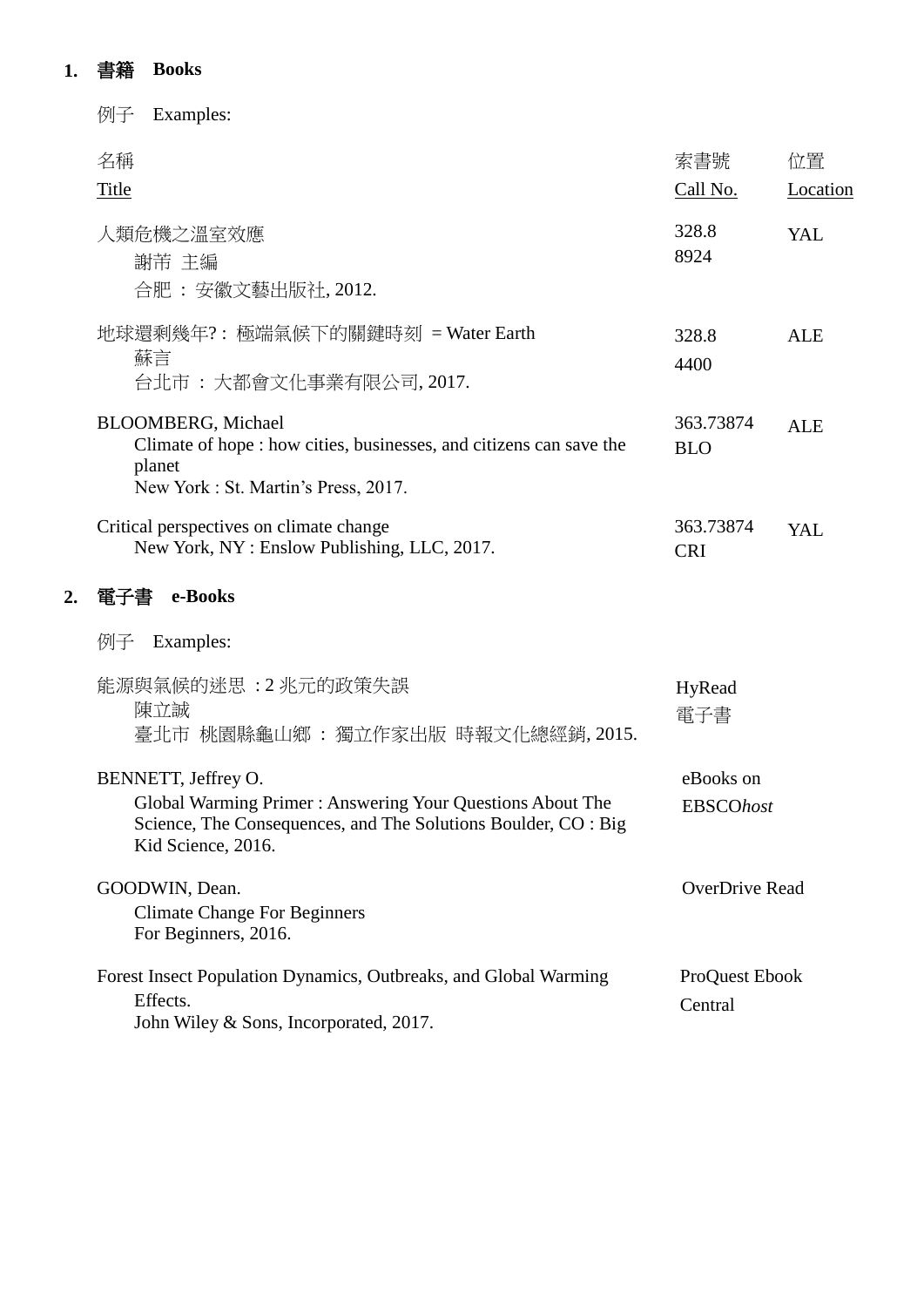#### **3.** 剪報 **Newspaper Clippings (**慧科電子剪報 **WiseNews)**

例子 Examples:

"聯合國:暖化加劇恐釀糧食危機 建議改變飲食耕種方式遏碳排少吃肉多食蔬果" 2019-08-09, B10, 國際, Ta Kung Pao

"氣候變化加劇極端天氣 超強颱風勢再肆虐香港" 2019-08-03, A09, 專題, Sing Pao

"曖化削減生產力 全球將損八千萬份工" 2019-07-03, B12, 國際, Ta Kung Pao

#### **4.** 電子資料庫 **e-Databases**

#### 資料庫: 中國期刊全文數據庫

例子 Examples:

"全球氣候變暖趨緩現象研究進展"

【作者】陳曉燕;張雯;何秉宇【文獻出處】農村科技, Rural Science & Technology, 2018 年 07 期

"全球變暖讓樹木更大更弱"

【文獻出處】科學大觀園, Grand Garden of Science, 2018 年 18 期

"全球變暖與變冷的利弊分析"

【作者】熊堅【文獻出處】科技展望, Science and Technology, 2015 年 30 期

#### 資料庫: **Gale In Context: Environmental Studies**

例子 Examples:

- Guterl, Fred; Godlewski, Nina and ML Nestel. "How Global Warming Is Turbocharging Monster Storms Like Hurricane Florence; The frequency of more potent storms is growing, but the storms are also slowing down in speed, inundating the ground below." *Newsweek*, 5 Oct. 2018. *Gale In Context: Environment Studies.*
- Roy, Indrani. "Addressing on Abrupt Global Warming, Warming Trend Slowdown and Related Features in Recent Decades." *Frontiers in Earth Science*, 2018: *Gale In Context: Environment Studies.*

#### 資料庫: **Gale In Context: Opposing Viewpoints**

例子 Examples:

- Allstadt, Louis W. "Fracking Contributes to Global Warming." *Natural Gas*, edited by Dedria Bryfonski, Greenhaven Press, 2015. Opposing Viewspoints. *Gale In Context: Opposing Viewspoints*.
- Canadell, Pep. "Global Warming and Climate Change Can Be Stopped If People Try Harder." *Gale Opposing Viewpoints Online Collection*, Gale, 2019. *Gale In Context: Opposing Viewspoints.*